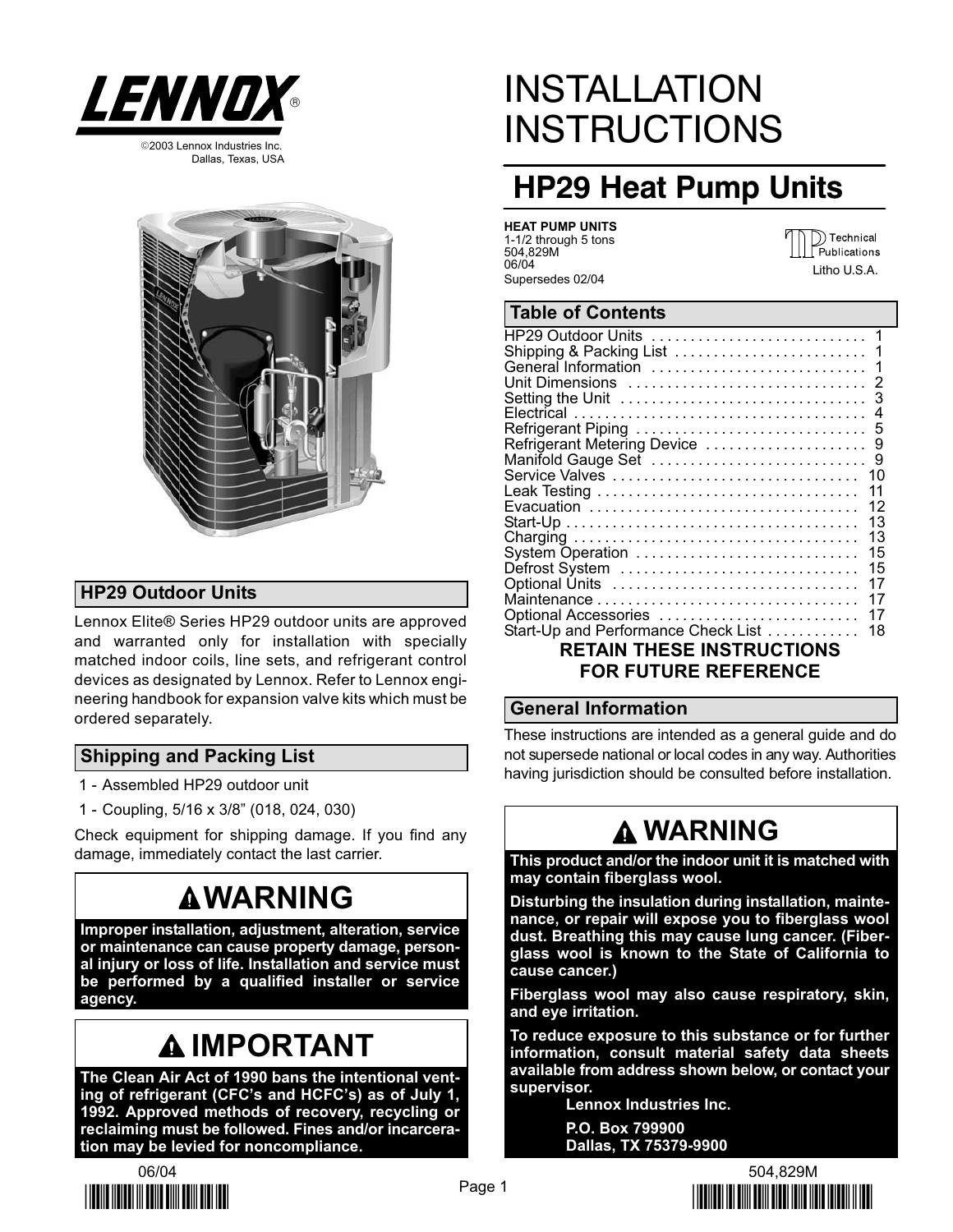### Unit Dimensions − inches (mm)



| Model No.                                    | . . | А          | в          | C          |
|----------------------------------------------|-----|------------|------------|------------|
| HP29-018                                     | in. | 25         | $24 - 1/4$ | $24 - 1/4$ |
| HP29-024                                     | mm  | 635        | 616        | 616        |
| HP29-030<br>HP29-036<br>HP29-042<br>HP29-048 | in. | 33         | $32 - 1/4$ | $24 - 1/4$ |
|                                              | mm  | 838        | 819        | 616        |
| HP29-060                                     | in. | $37 - 1/4$ | $36 - 1/2$ | $28 - 1/4$ |
|                                              | mm  | 946        | 921        | 718        |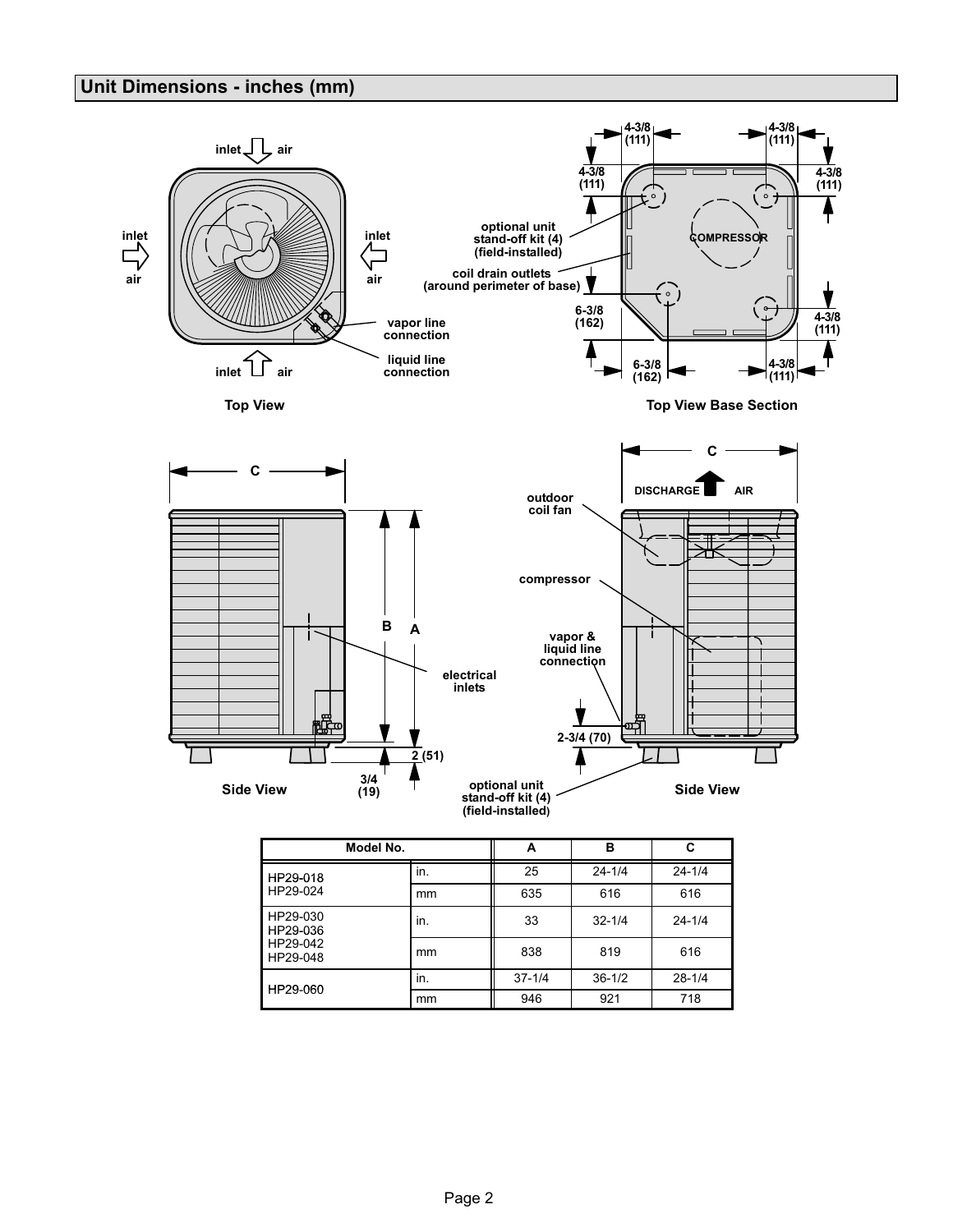Setting the Unit

## **ACAUTION**

In order to avoid injury, take proper precaution when lifting heavy objects.

## **ACAUTION**

Sharp sheet metal edges can cause injury. When installing the unit, avoid accidental contact with sharp edges.

These units operate under a wide range of weather conditions; therefore, several factors must be considered when positioning the outdoor unit. The unit must be positioned to give adequate clearances for sufficient airflow and servicing. A minimum clearance of 36 in. (914 mm) between multiple units must be maintained. Refer to figure 1 for installation clearances.



tained on one of the sides adjacent to the control box. Clearance to one of the other three sides must be 36" (914 mm). Clearance to one of the remaining two sides may be 12" (304 mm) and the final side may be 6" (152 mm).

NOTE − A clearance of 24" (610 mm) must be maintained between two units. NOTE − 48" (1219 mm) clearance required on top

of unit. Maximum soffit overhang is 36" (914 mm).



- 1 − Place a sound-absorbing material, such as Isomode, under the unit if it will be installed in a location or position that will transmit sound or vibration to the living area or adjacent buildings.
- 2 − Install the unit high enough above the ground or roof to allow adequate drainage of defrost water and prevent ice build-up.
- 3 − In heavy snow areas, do not locate the unit where drifting will occur. The unit base should be elevated above the depth of average snows.

NOTE − Elevation of the unit may be accomplished by constructing a frame using suitable materials. If a support frame is constructed, it must not block drain holes in unit base.

- 4 − When installed in areas where low ambient temperatures exist, locate unit so winter prevailing winds do not blow directly into outdoor coil.
- 5 − Locate unit away from overhanging roof lines which would allow water or ice to drop on, or in front of, coil or into unit.

### Slab Mounting − Figure 2

When installing a unit at grade level, the top of the slab should be high enough above the grade so that water from higher ground will not collect around the unit. See figure 2. Slab should have a slope tolerance away from the building of 2 degrees or 2 inches per 5 feet (51 mm per 1524 mm). This will prevent ice build−up under the unit during a defrost cycle. Refer to roof mounting section for barrier construction if unit must face prevailing winter winds.



Figure 2

### Roof Mounting − Figure 3

Install the unit a minimum of 6 inches (152 mm) above the roof surface to avoid ice build−up around the unit. Locate the unit above a load bearing wall or area of the roof that can adequately support the unit. Consult local codes for rooftop applications.

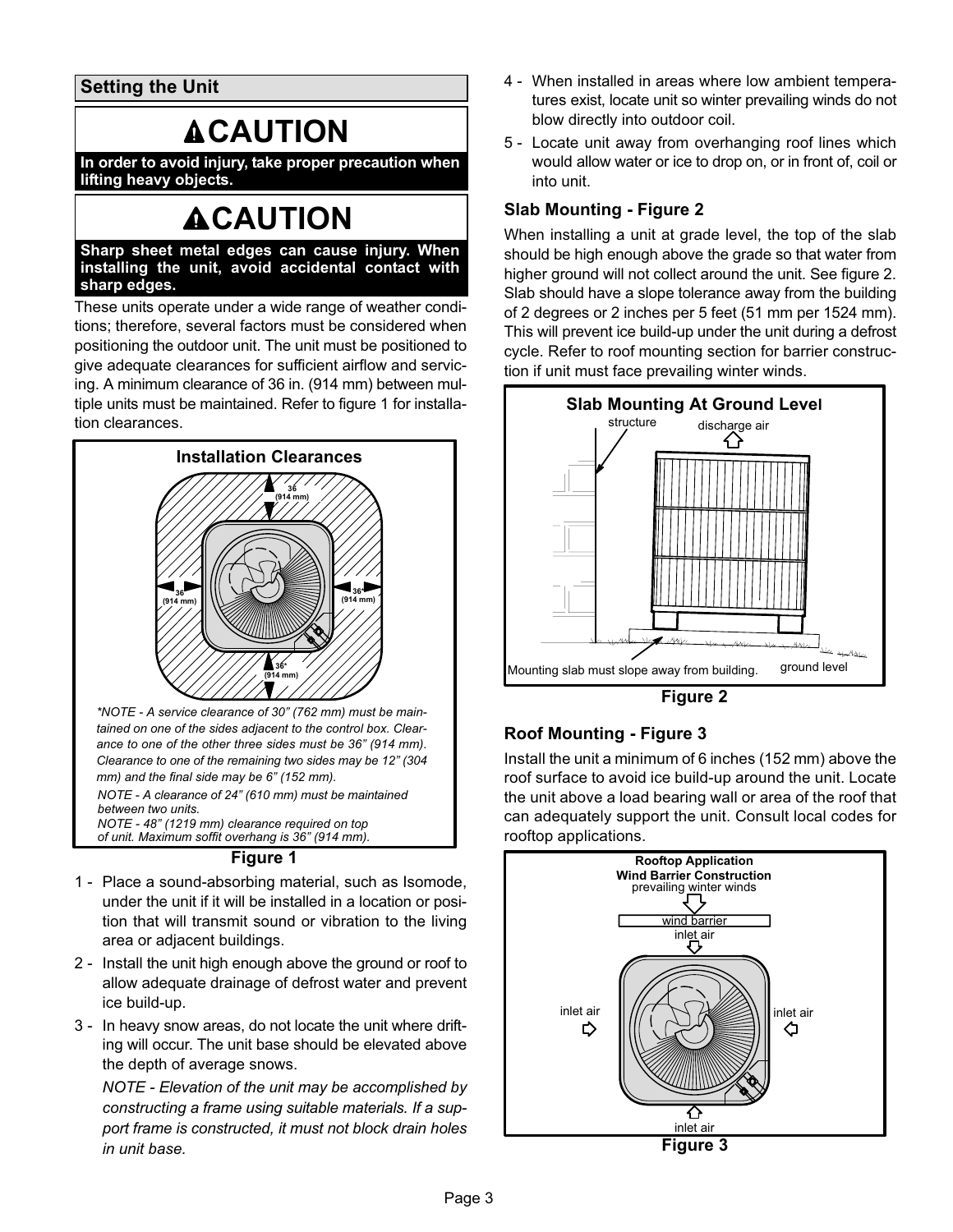If unit coil cannot be mounted away from prevailing winter winds, a wind barrier should be constructed. Size barrier at least the same height and width as outdoor unit. Mount barrier 24 inches (610 mm) from the sides of the unit in the direction of prevailing winds.

### **Electrical**

In the U.S.A., wiring must conform with current local codes and the current National Electric Code (NEC). In Canada, wiring must conform with current local codes and the current Canadian Electrical Code (CEC).

Refer to the furnace or blower coil installation instructions for additional wiring application diagrams and refer to unit nameplate for minimum circuit ampacity and maximum overcurrent protection size.

## **A WARNING**

Unit must be grounded in accordance with national and local codes. Electric Shock Hazard. Can cause injury or death.

- 1 −Install line voltage power supply to unit from a properly sized disconnect switch.
- 2 −Ground unit at unit disconnect switch or to an earth ground.

NOTE − To facilitate conduit, a hole is in the bottom of the control box. Connect conduit to the control box us ing a proper conduit fitting.

NOTE − Units are approved for use only with copper conductors.

24V, Class II circuit connections are made in the low voltage junction box. Refer to figure 4 for field wiring diagram.

NOTE − A complete unit wiring diagram is located in side the unit control box cover.

- 3 − Install room thermostat (ordered separately) on an inside wall approximately in the center of the conditioned area and 5 feet (1.5 m) from the floor. It should not be installed on an outside wall or where it can be effected by sunlight, drafts or vibrations.
- 4 − Install voltage wiring from outdoor to indoor unit and from thermostat to indoor unit. See figures [5](#page-4-0) and [6.](#page-4-0)

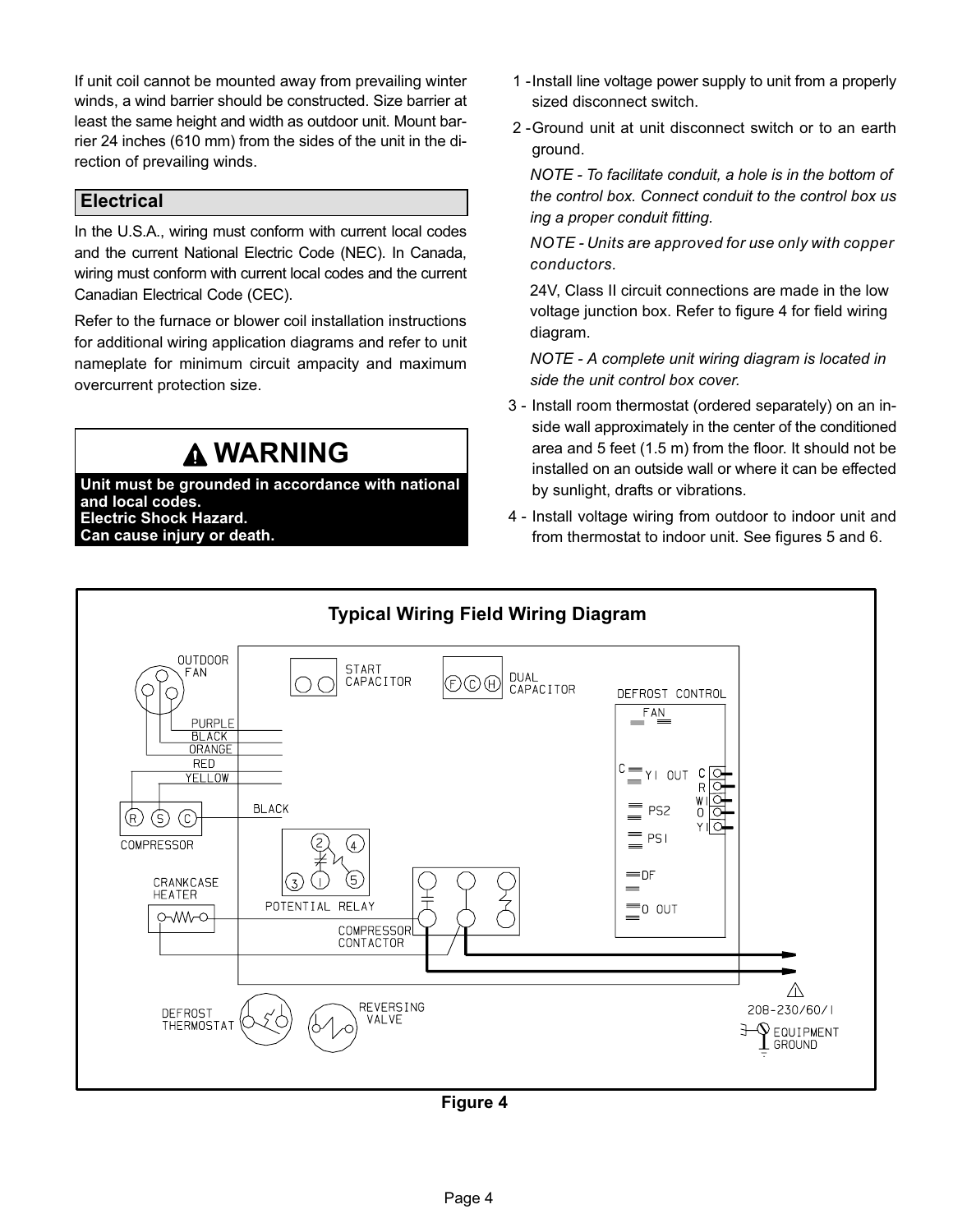<span id="page-4-0"></span>![](_page_4_Figure_0.jpeg)

Figure 5

![](_page_4_Figure_2.jpeg)

Figure 6

### Refrigerant Piping

Field refrigerant piping consists of liquid and vapor lines from the outdoor unit (sweat connections) to the indoor coil (flare or sweat connections). Use Lennox L15 (sweat, nonflare) series line sets as shown in table 1 or use field-fabricated refrigerant lines. Refer to Refrigerant Piping Guide (Corp. 9351−L9) for proper size, type, and application of field−fabricated lines. Valve sizes are also listed in table 1.

### Table 1 Refrigerant Line Sets

| Model            |                                 | <b>Valve Field Size</b><br><b>Connections</b>                                    |                               | <b>Recommended Line Set</b>                   |                                                         |  |  |  |
|------------------|---------------------------------|----------------------------------------------------------------------------------|-------------------------------|-----------------------------------------------|---------------------------------------------------------|--|--|--|
|                  | Liquid<br>Vapor<br>Line<br>Line |                                                                                  | Liquid<br>Line                |                                               | L <sub>15</sub><br><b>Line Sets</b>                     |  |  |  |
| $-018$           | $3/8$ in<br>$(10 \text{ mm})$   | $5/8$ in<br>$(16 \text{ mm})$                                                    | $5/16$ in<br>$(8 \text{ mm})$ | $5/8$ in<br>$(16 \text{ mm})$                 | $L15-21$<br>15 ft.- 50 ft.<br>(4.6 m - 15 m)            |  |  |  |
| $-024$<br>$-030$ | $3/8$ in<br>(10 mm)             | $5/16$ in<br>$3/4$ in<br>$3/4$ in<br>(19 mm)<br>$(8 \text{ mm})$<br>$(19$ mm $)$ |                               | $L15-31$<br>15ft.- 50 ft.<br>$(4.6 m - 15 m)$ |                                                         |  |  |  |
| $-036$           | $3/8$ in<br>$(10 \text{ mm})$   | $3/4$ in<br>(19 mm)                                                              | $3/8$ in<br>$(10 \text{ mm})$ | $3/4$ in<br>$(19$ mm $)$                      | $L15-41$<br>15 ft. - 50 ft<br>$(4.6 m - 15 m)$          |  |  |  |
| $-042$<br>$-048$ | $3/8$ in<br>(10 mm)             | $7/8$ in<br>(22 mm)                                                              | $3/8$ in<br>$(10 \text{ mm})$ | $7/8$ in<br>$(22 \text{ mm})$                 | L <sub>15</sub> -65<br>15 ft. - 50 ft<br>(4.6 m - 15 m) |  |  |  |
| $-060$           | $3/8$ in<br>(10 mm)             | $1-1/8$ in<br>(29 mm)                                                            | $3/8$ in<br>$(10 \text{ mm})$ | $1-1/8$ in<br>$(29 \text{ mm})$               | Field<br>Fabricated                                     |  |  |  |

NOTE − Units are designed for line sets of up to 50 feet (15 m). For applications longer than 50 feet, consult the Lennox Refrigerant Piping Guide (Corp. 9351−L9). Select line set diameters from table 1 to ensure that oil returns to the compressor.

#### Installing Refrigerant Line

During the installation of any heat pump or a/c system, it is important to properly isolate the refrigerant lines to prevent unnecessary vibration. Line set contact with the structure (wall, ceiling or floor) causes some objectionable noise when vibration is translated into sound. As a result, more energy or vibration can be expected. Closer attention to line set isolation must be observed.

Following are some points to consider when placing and installing a high−efficiency outdoor unit:

- 1- Placement − Be aware some localities are adopting sound ordinances based on how noisy the unit is from the adjacent property not at the original installation. Install the unit as far as possible from the property line. When possible, do not install the unit directly outside a window. Glass has a very high level of sound transmission.
- 2- Line Set Isolation The following illustrations demonstrate procedures which ensure proper refrigerant line set isolation. Figure [7](#page-5-0) shows how to install line sets on vertical runs. Figure [8](#page-6-0) shows how to install line sets on horizontal runs. Figure [9](#page-7-0) shows how to make a transition from horizontal to vertical. Finally, figure [10](#page-7-0) shows how to place the outdoor unit and line set.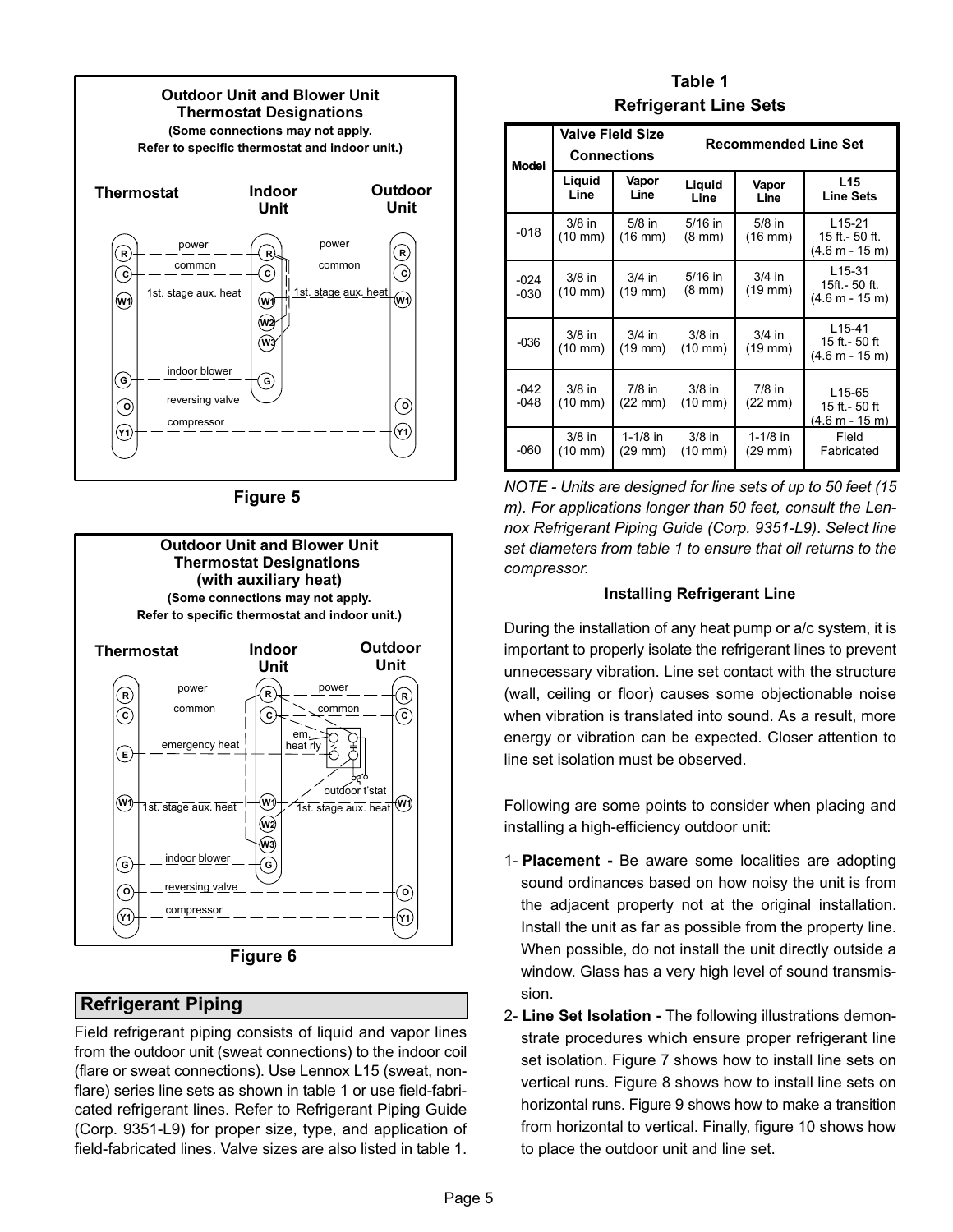<span id="page-5-0"></span>![](_page_5_Figure_0.jpeg)

Figure 7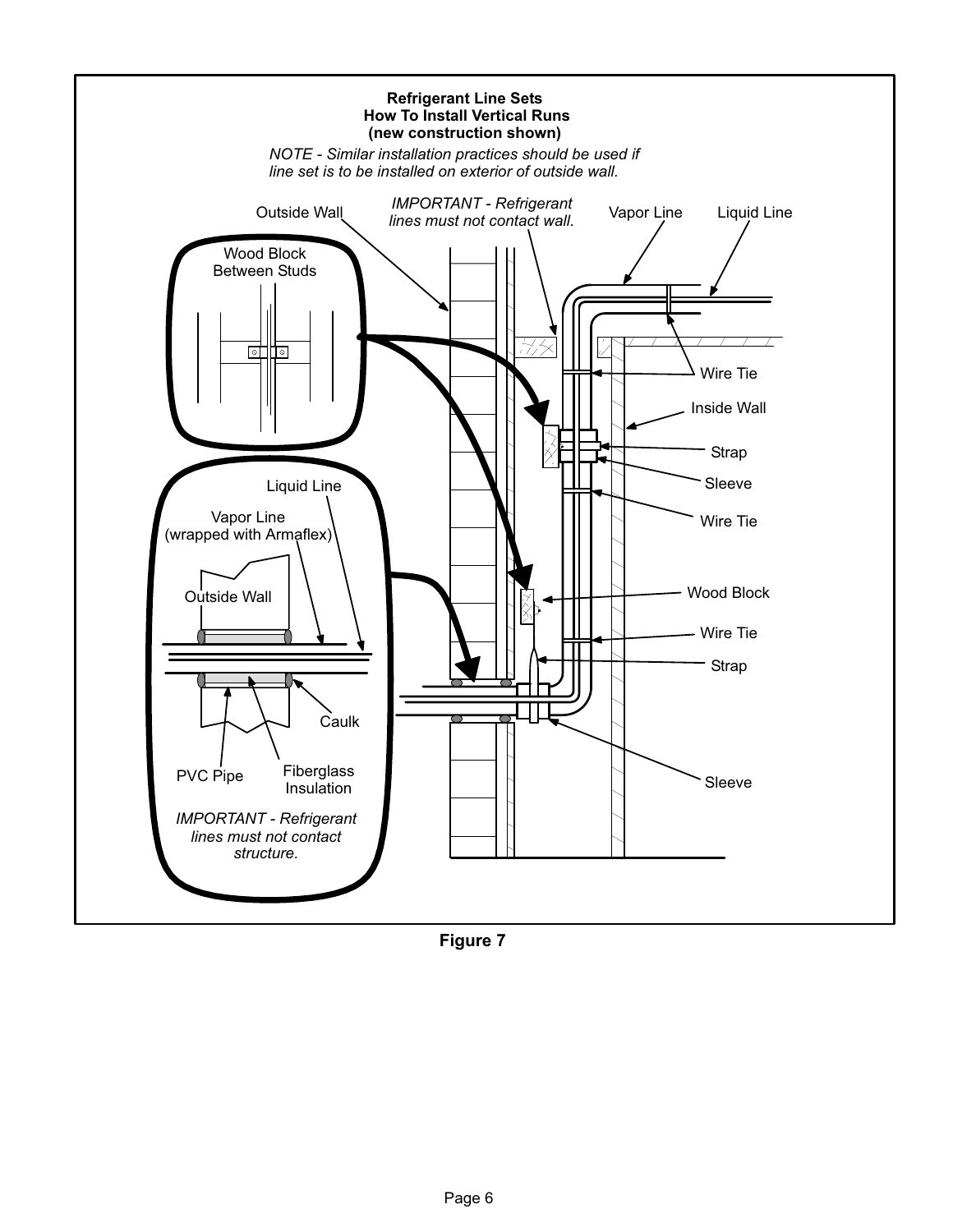<span id="page-6-0"></span>![](_page_6_Figure_0.jpeg)

Figure 8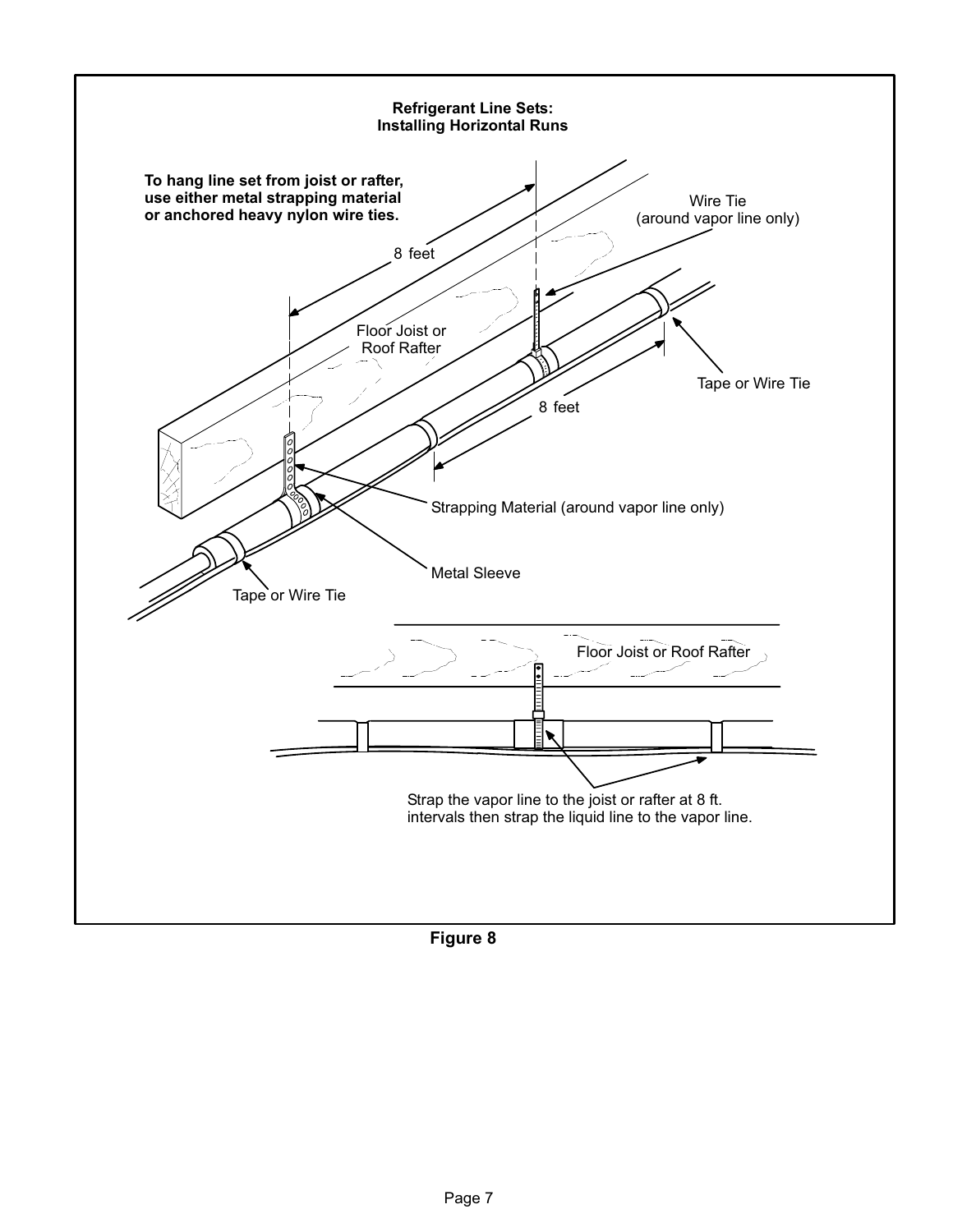<span id="page-7-0"></span>![](_page_7_Figure_0.jpeg)

Figure 9

![](_page_7_Figure_2.jpeg)

Figure 10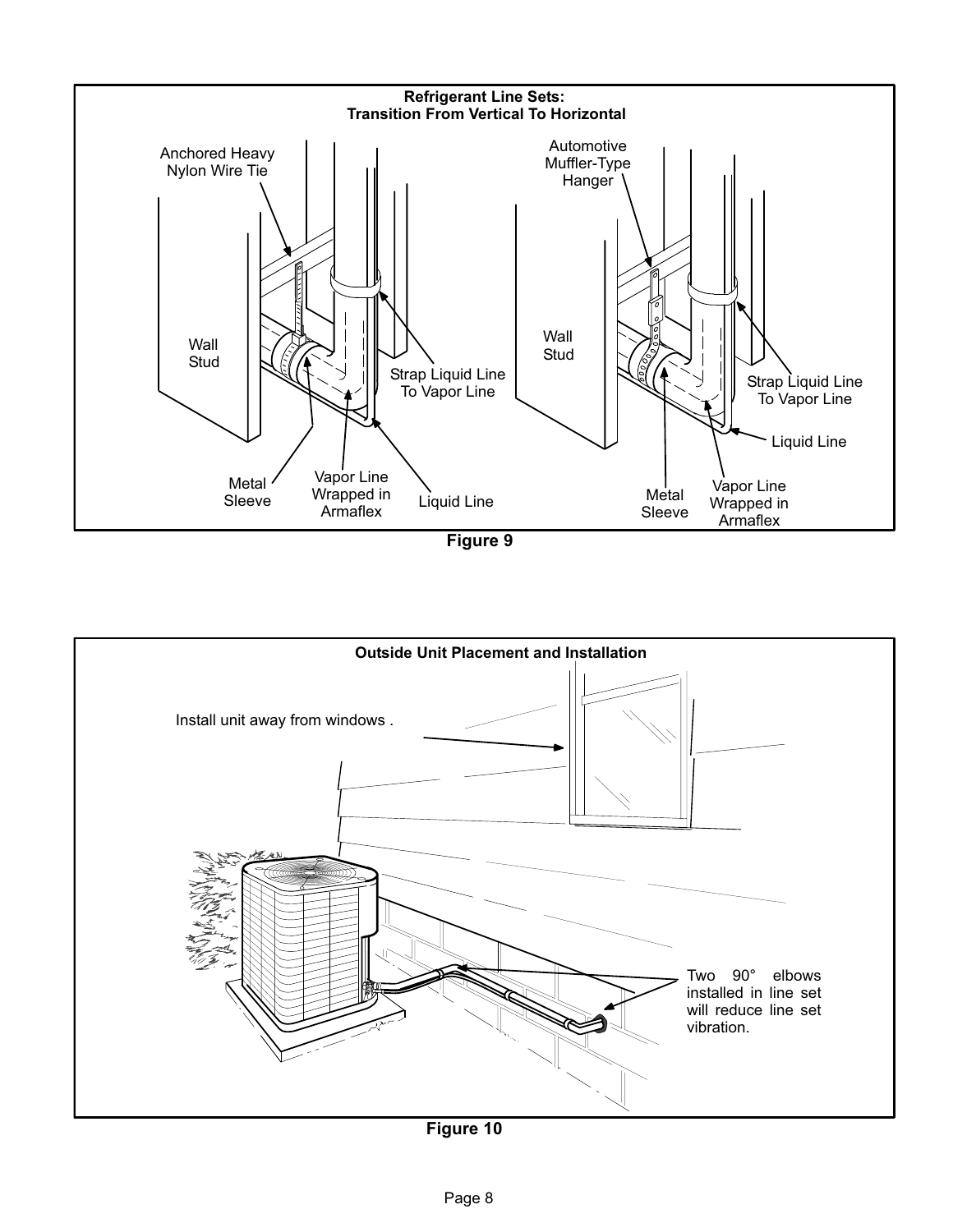#### Brazing Connection Procedure

- 1 − Cut ends of the refrigerant lines square (free from nicks or dents). Debur the ends. The pipe must remain round, do not pinch end of the line.
- 2 − Before making line set connections, use dry nitrogen to purge the refrigerant piping. This will help to prevent oxidation and the introduction of moisture into the system.
- 3 − Use silver alloy brazing rods (5 or 6 percent minimum silver alloy for copper−to−copper brazing or 45 percent silver alloy for copper−to−brass or copper−to−steel brazing) which are rated for use with HCFC22 refrigerant. Wrap a wet cloth around the valve body and the copper tube stub. Braze the line set to the service valve.
- 4 − Wrap a wet cloth around the valve body and copper tube stub to protect it from heat damage during brazing. Wrap another wet cloth underneath the valve body to protect the base paint.

NOTE − The tube end must stay bottomed in the fitting during final assembly to ensure proper seating, sealing and rigidity.

 5 − Install a field−provided thermal expansion valve (approved for use with HCFC22 refrigerant) in the liquid line at the indoor coil.

### Refrigerant Metering Device

These units are used in check expansion valve systems only. See the Lennox Engineering Handbook for approved TXV match-ups and application information.

Check expansion valves equipped with either Chatleff or flare−type fittings are available from Lennox. Refer to the

Engineering Handbook for applicable expansion valves for use with specific match-ups.

### **A IMPORTANT**

Failure to remove RFC orifice when installing an expansion valve on the indoor coil will result in improper operation and damage to the system.

See figure 11 for installation of the check expansion valve.

![](_page_8_Figure_14.jpeg)

Figure 11

### Manifold Gauge Set

When checking the unit charge, use a manifold gauge set that is equipped with "low loss" hoses. Do not use a manifold gauge set with anything other than a "low loss" hose. See figure [12](#page-9-0) for manifold gauge connections.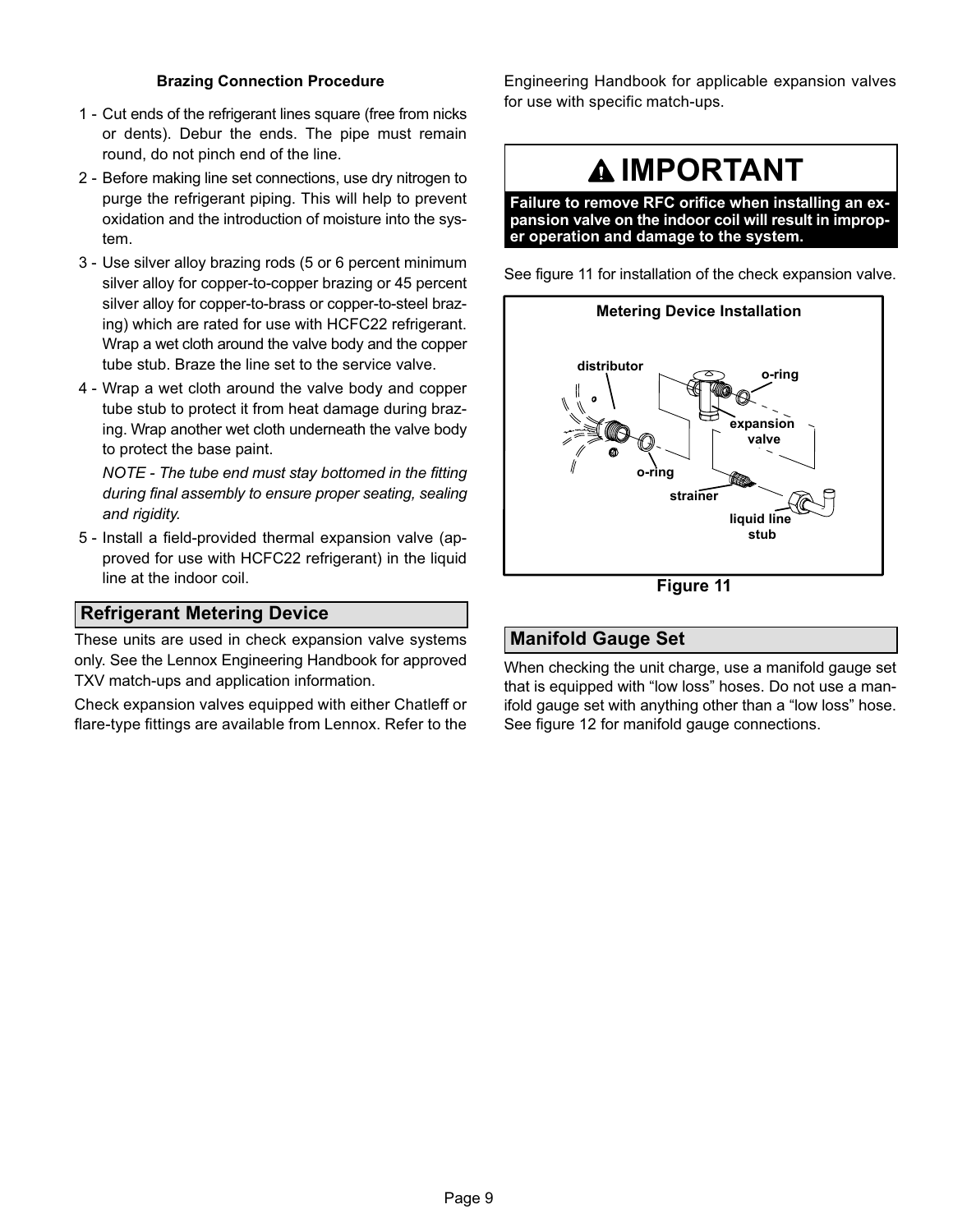<span id="page-9-0"></span>![](_page_9_Figure_0.jpeg)

### Service Valves

The liquid line and vapor line service valves (figures [13](#page-10-0) and [14\)](#page-10-0) and gauge ports are used for leak testing, evacuating, charging and checking charge. See table 2 for torque requirements.

Each valve is equipped with a service port which has a factory−installed Schrader valve. A service port cap protects the Schrader valve from contamination and serves as the primary leak seal.

Table 2 Torque Requirements

| Part                | <b>Recommended Torque</b> |              |  |  |  |
|---------------------|---------------------------|--------------|--|--|--|
| Service valve cap   | $8$ ft - lb.              | <b>11 NM</b> |  |  |  |
| Sheet metal screws  | $16$ in $-$ lb.           | 2 NM         |  |  |  |
| Machine screws #10  | 28 in - lb.               | 3 NM         |  |  |  |
| Compressor bolts    | 90 in - lb.               | <b>10 NM</b> |  |  |  |
| Gauge port seal cap | $8$ ft - lb.              | <b>11 NM</b> |  |  |  |

## **AIMPORTANT**

Service valves are closed to the outdoor unit and open to line set connections. Do not open the valves until refrigerant lines have been leak tested and evacuated. All precautions should be exercised to keep the system free from dirt, moisture and air.

#### To Access Schrader Port:

- 1 − Remove service port cap with an adjustable wrench.
- 2 − Connect gauge to the service port.
- 3 − When testing is completed, replace service port cap. Tighten finger tight, then an additional 1/6 turn.

#### To Open Liquid or Vapor Line Service Valve:

- 1 − Remove stem cap with an adjustable wrench.
- 2 − Use a service wrench with a hex head extension to back the stem out counterclockwise as far as it will go. NOTE − Use a 3/16" hex head extension for liquid line sizes or a 5/16" extension for vapor line sizes.
- 3 − Replace stem cap. Tighten finger tight, then tighten an additional 1/6 turn.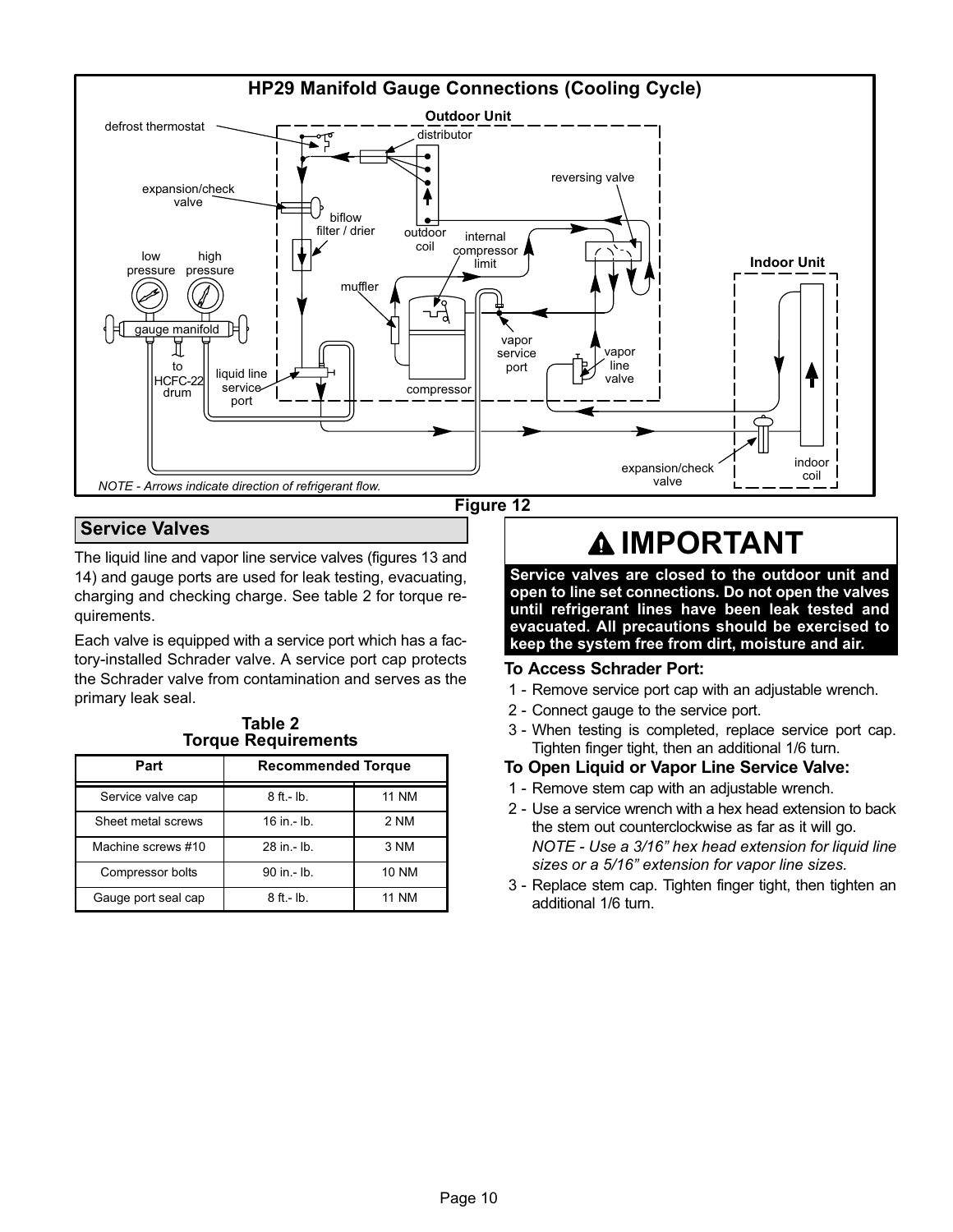<span id="page-10-0"></span>![](_page_10_Figure_0.jpeg)

Figure 13

## WARNING

Do not attempt to backseat this valve. Attempts to backseat this valve will cause snap ring to explode from valve body under pressure of refrigerant. Personal injury and unit damage will result.

#### To Close Liquid or Vapor Line Service Valve:

- 1 − Remove stem cap with an adjustable wrench.
- 2 − Use a service wrench with a hex head extension to turn the stem clockwise to seat the valve. Tighten firmly. NOTE − Use a 3/16" hex head extension for liquid line sizes or a 5/16" extension for vapor line sizes.
- 3 − Replace the stem cap. Tighten finger tight, then tighten an additional 1/6 turn.

Vapor Line (Ball−Type) Service Valve − 5−Ton Units Vapor line service valves function the same way as the other valves, the difference is in the construction. These valves are not rebuildable. If a valve has failed, you must replace it. A ball valve valve is illustrated in figure 14.

The ball valve is equipped with a service port with a factory− installed Schrader valve. A service port cap protects the Schrader valve from contamination and assures a leak− free seal.

![](_page_10_Figure_10.jpeg)

### Leak Testing

After the line set has been connected to the indoor and outdoor units, check the line set connections and indoor unit for leaks.

## **AWARNING**

![](_page_10_Picture_14.jpeg)

Danger of fire. Bleeding the refrigerant charge from only the high side may result in the low side shell and suction tubing being pressurized. Appplication of a brazing torch while pressurized may result in ignition of the refrigerant and oil mixture − check the high and low pressures before unbrazing.

### WARNING

Refrigerant can be harmful if it is inhaled. Refrigerant must be used and recovered responsibly.

Failure to follow this warning may result in personal injury or death.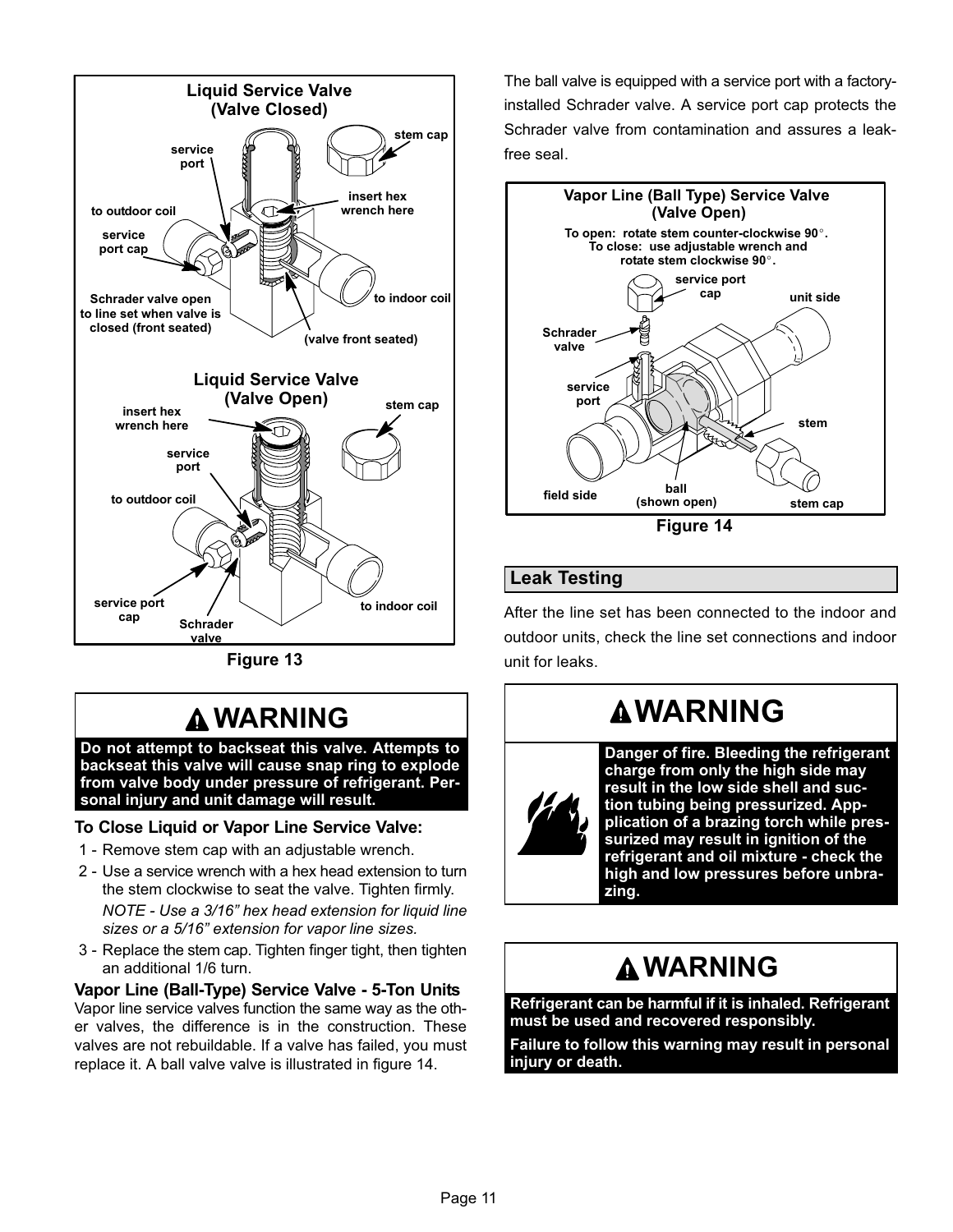## **AWARNING**

![](_page_11_Picture_1.jpeg)

Danger of explosion: Can cause equipment damage, injury or death. Never use oxygen to pressurize a refrigeration or air conditioning system. Oxygen will explode on contact with oil and could cause personal injury.

### WARNING

Danger of explosion: Can cause equipment damage, injury or death. When using a high pressure gas such as dry nitrogen to pressurize a refrigeration or air conditioning system, use a regulator that can control the pressure down to 1 or 2 psig (6.9 to 13.8 kPa).

### Using an Electronic Leak Detector or Halide

- 1 − Connect a cylinder of HCFC-22 to the center port of the manifold gauge set.
- 2 − With both manifold valves closed, open the valve on the HCFC-22 cylinder (vapor only).
- 3 − Open the high pressure side of the manifold to allow the HCFC-22 into the line set and indoor unit. Weigh in a trace amount of HCFC-22. [A trace amount is a maximum of 2 ounces (57 g) or 3 pounds (31 kPa) pressure.] Close the valve on the HCFC-22 cylinder and the valve on the high pressure side of the manifold gauge set. Disconnect the HCFC-22 cylinder.
- 4 − Connect a cylinder of nitrogen with a pressure regulating valve to the center port of the manifold gauge set.
- 5 − Connect the manifold gauge set high pressure hose to the vapor valve service port. (Normally, the high pressure hose is connected to the liquid line port; however, connecting it to the vapor port better protects the manifold gauge set from high pressure damage.)
- 6 − Adjust the nitrogen pressure to 150 psig (1034 kPa). Open the valve on the high side of the manifold gauge set which will pressurize line set and indoor unit.
- 7 − After a few minutes, open a refrigerant port to ensure the refrigerant you added is adequate to be detected. (Amounts of refrigerant will vary with line lengths.) Check all joints for leaks. Purge nitrogen and HCFC-22 mixture. Correct any leaks and recheck.

### Evacuation

Evacuating the system of noncondensables is critical for proper operation of the unit. Noncondensables are defined as any gas that will not condense under temperatures and pressures present during operation of an air conditioning system. Noncondensables and water vapor combine with refrigerant to produce substances that corrode copper piping and compressor parts.

## IMPORTANT

Use a thermocouple or thermistor electronic vacuum gauge that is calibrated in microns. Use an instrument that reads from 50 microns to at least 10,000 microns.

- 1 Connect the manifold gauge set to the service valve ports as follows:
	- low pressure gauge to vapor line service valve
	- high pressure gauge to liquid line service valve
- 2 − Connect micron gauge.
- 3 − Connect the vacuum pump (with vacuum gauge) to the center port of the manifold gauge set.
- 4 − Open both manifold valves and start the vacuum pump.
- 5 Evacuate the line set and indoor unit to an absolute pressure of 23,000 microns (29.01 inches of mercury). During the early stages of evacuation, it is desirable to close the manifold gauge valve at least once to determine if there is a rapid rise in absolute pressure. A rapid rise in pressure indicates a relatively large leak. If this occurs, repeat the leak testing procedure.

NOTE − The term absolute pressure means the total actual pressure within a given volume or system, above the absolute zero of pressure. Absolute pressure in a vacuum is equal to atmospheric pressure minus vacuum pressure.

 6 − When the absolute pressure reaches 23,000 microns (29.01 inches of mercury), close the manifold gauge valves, turn off the vacuum pump and disconnect the manifold gauge center port hose from vacuum pump. Attach the manifold center port hose to a nitrogen cylinder with pressure regulator set to 150 psig (1034 kPa) and purge the hose. Open the manifold gauge valves to break the vacuum in the line set and indoor unit. Close the manifold gauge valves.

## **A CAUTION**

#### Danger of Equipment Damage.

Avoid deep vacuum operation. Do not use compressors to evacuate a system.

Extremely low vacuums can cause internal arcing and compressor failure.

Damage caused by deep vacuum operation will void warranty.

- 7 Shut off the nitrogen cylinder and remove the manifold gauge hose from the cylinder. Open the manifold gauge valves to release the nitrogen from the line set and indoor unit.
- 8 Reconnect the manifold gauge to the vacuum pump, turn the pump on, and continue to evacuate the line set and indoor unit until the absolute pressure does not rise above 500 microns (29.9 inches of mercury) within a 20−minute period after shutting off the vacuum pump and closing the manifold gauge valves.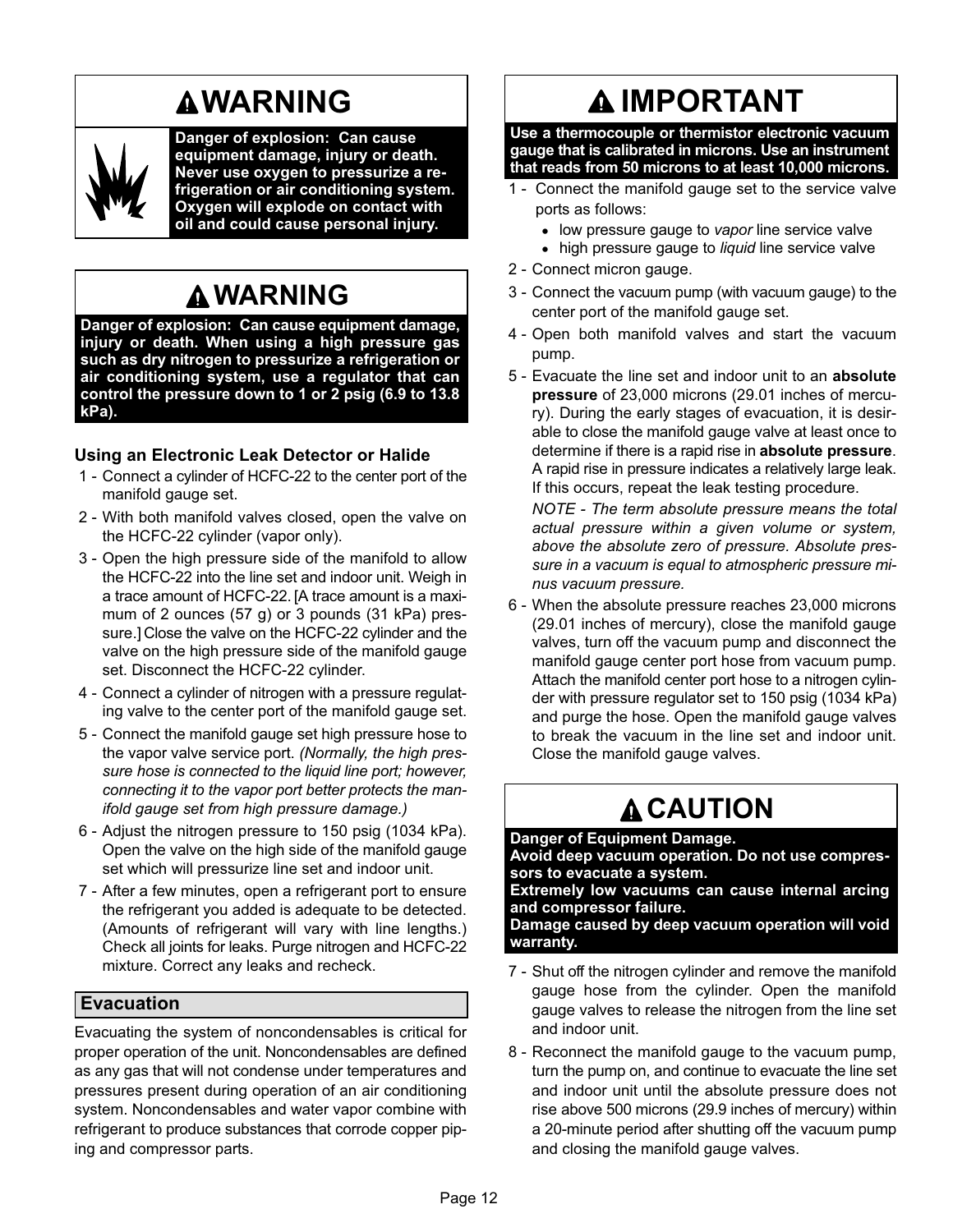9 - When the absolute pressure requirement above has been met, disconnect the manifold hose from the vacuum pump and connect it to an upright cylinder of HCFC-22 refrigerant. Open the manifold gauge valves to break the vacuum from 1 to 2 psig positive pressure in the line set and indoor unit. Close manifold gauge valves and shut off the HCFC-22 cylinder and remove the manifold gauge set.

### Start−Up

## IMPORTANT

If unit is equipped with crankcase heater, it should be energized 24 hours before unit start−up to prevent compressor damage as a result of slugging.

### Cooling Start-Up

- 1 Rotate fan to check for frozen bearings or binding.
- 2 Inspect all factory- and field-installed wiring for loose connections.
- 3 − After evacuation is complete, open the liquid line and vapor line service valves (counterclockwise) to release refrigerant charge (contained in outdoor unit) into the system.
- 4 − Replace stem caps and secure finger tight, then tighten an additional (1/6) one-sixth of a turn.
- 5 − Check voltage supply at the disconnect switch. The voltage must be within the range listed on the unit nameplate. If not, do not start the equipment until the power company has been consulted and the voltage condition has been corrected.
- 6 − Set the thermostat for a cooling demand, turn on power to indoor blower unit and close the outdoor unit disconnect to start the unit.
- 7 Recheck voltage while the unit is running. Power must be within range shown on the nameplate.

#### Three-Phase Compressor Rotation

Three-phase scroll compressors must be phased sequentially to ensure correct compressor rotation and operation. At compressor start-up, a rise in discharge and drop in vapor pressures indicates proper compressor phasing and operation. If discharge and vapor pressures do not perform normally, follow the steps below to correctly phase the unit.

- 1 − Disconnect power to the unit.
- 2 − Reverse any two field power leads to the unit.
- 3 Reapply power to the unit.

Discharge and vapor pressures should operate within their normal start-up ranges.

NOTE − Compressor noise level may be significantly higher when phasing is incorrect and the unit will not provide cooling when compressor is operating backwards. Continued backward operation will cause the compressor to cycle on internal protector.

### Charging

The unit is factory charged with the amount of HCFC-22 refrigerant indicated on the unit rating plate. This charge is based on a matching indoor coil and outdoor coil with a 15 foot (4.6 m) line set. For varying lengths of line set, refer to table 3 for refrigerant charge adjustment.

| o | וסו |  |
|---|-----|--|
|   |     |  |

| <b>Liquid Line</b><br><b>Set Diameter</b> | Oz. per 5 ft. (g per 1.5 m) adjust<br>from 15 ft. (4.6 m) line set* |
|-------------------------------------------|---------------------------------------------------------------------|
| $5/16$ in. $(8 \text{ mm})$               | 2 ounce per 5 ft. (57 g per 1.5 m)                                  |
| $3/8$ in. (9.5 mm)                        | 3 ounce per 5 ft. (85 g per 1.5 m)                                  |

\*If line length is greater than 15 ft. (4.6 m), add this amount. If line length is less than 15 ft. (4.6 m), subtract this amount.

The outdoor unit should be charged during warm weather. However, applications arise in which charging must occur in the colder months. The method of charging is determined by the unit's refrigerant metering device and the outdoor ambient temperature.

Measure the liquid line temperature and the outdoor ambient temperature as outlined below:

- 1 Connect the manifold gauge set to the service valves:
	- low pressure gauge to vapor valve service port
	- high pressure gauge to *liquid* valve service port

Close manifold gauge set valves. Connect the center manifold hose to an upright cylinder of HCFC-22.

- 2 − Set the room thermostat to call for heat. This will create the necessary load for properly charging the system in the cooling cycle.
- 3 − Use a digital thermometer to record the outdoor ambient temperature.
- 4 − When the heating demand has been satisfied, switch the thermostat to cooling mode with a set point of  $68^{\circ}$ F (20°C). When pressures have stabilized, use a digital thermometer to record the liquid line temperature.
- 5 − The outdoor temperature will determine which charging method to use. Proceed with the appropriate charging procedure.

### Weighing in the Charge TXV Systems – Outdoor Temp <  $65^{\circ}$ F (18 $^{\circ}$ C)

If the system is void of refrigerant, or if the outdoor ambient temperature is cool, the refrigerant charge should be weighed into the unit. Do this after any leaks have been repaired.

- 1 Recover the refrigerant from the unit.
- 2 Conduct a leak check, then evacuate as previously outlined.
- 3 − Weigh in the unit nameplate charge.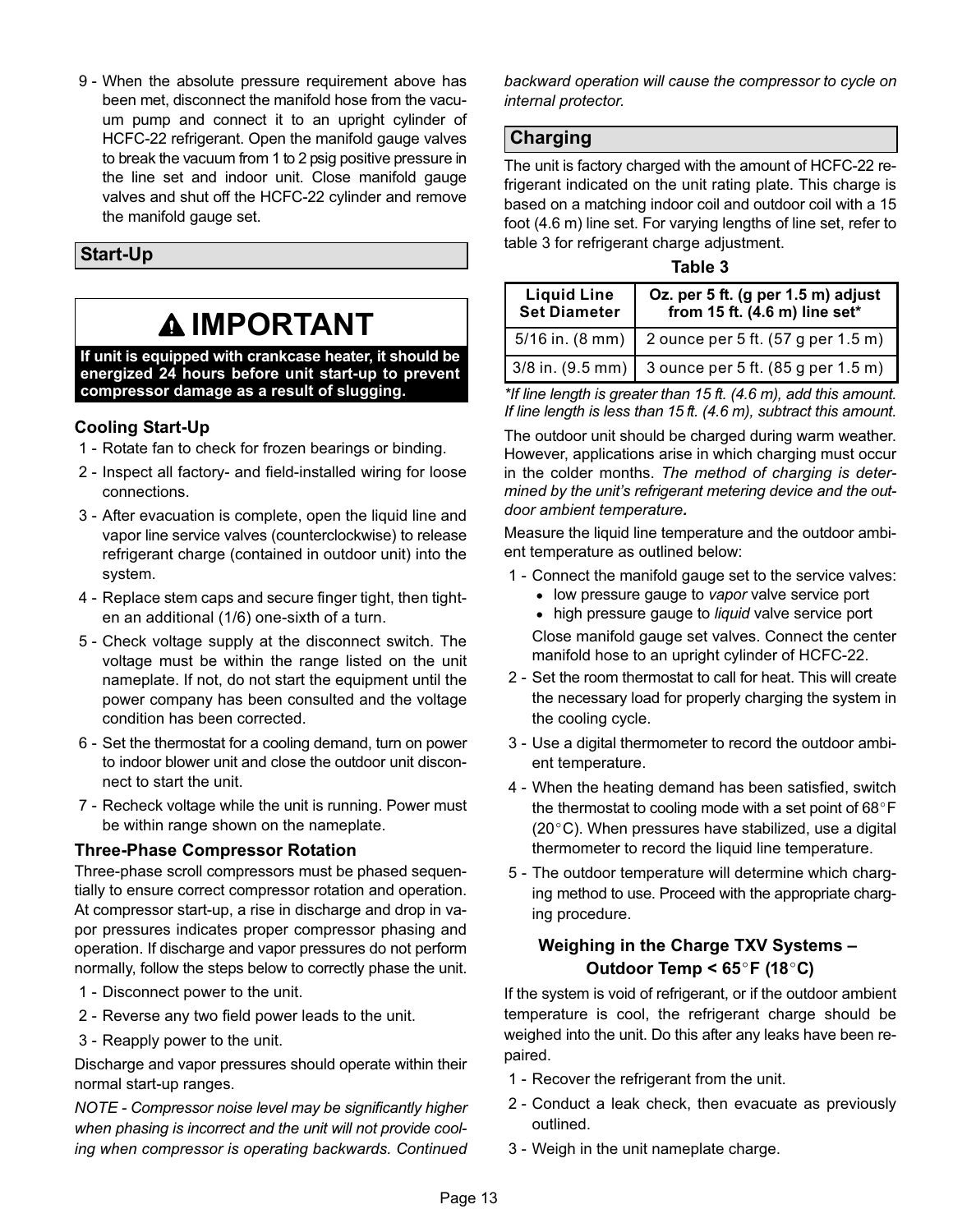If weighing facilities are not available or if you are charging the unit during warm weather, follow one of the other procedures outlined below.

### Subcooling Method Outdoor Temp. < 65°F (18°C)

When the outdoor ambient temperature is below 65°F (18°C), use the subcooling method to charge the unit. It may be necessary to restrict the air flow through the outdoor coil to achieve pressures in the 200−250 psig (1379−1724 kPa) range. These higher pressures are necessary for checking the charge. Block equal sections of air intake panels and move obstructions sideways until the liquid pressure is in the 200−250 psig (1379−1724 kPa) range. See figure 15.

![](_page_13_Figure_3.jpeg)

Figure 15

- 1 − With the manifold gauge hose still on the liquid service port and the unit operating stably, use a digital thermometer to record the liquid line temperature.
- 2 At the same time, record the liquid line pressure reading.
- 3 − Use a temperature/pressure chart for HCFC-22 to determine the saturation temperature for the liquid line pressure reading.
- 4 − Subtract the liquid line temperature from the saturation temperature (according to the chart) to determine subcooling. (Saturation temperature − Liquid line temperature = Subcooling)
- 5 Compare the subcooling value with those in table 4. If subcooling is greater than shown, recover some refrigerant. If subcooling is less than shown, add some refrigerant.

### Table 4 Subcooling Values

| Model No. | <b>Subcooling Temperature</b> |
|-----------|-------------------------------|
| HP29-018  | 8(4.5)                        |
| HP29-024  | 4(2.2)                        |
| HP29-030  | 11(6.1)                       |
| HP29-036  | 10(5.6)                       |
| HP29-042  | 12(6.7)                       |
| HP29-048  | 7(3.9)                        |
| HP29-060  | (5.6)                         |

### Charging Using Normal Operating Pressures and the Approach Method Outdoor Temp.  $\geq 65^{\circ}$ F (18°C)

The following procedure is intended as a general guide and is for use on expansion valve systems only. For best results, indoor temperature should be 70°F (21°C) to 80°F (26°C). Monitor system pressures while charging.

- 1 − Record outdoor ambient temperature using a digital thermometer.
- 2 − Attach high pressure gauge set and operate unit for several minutes to allow system pressures to stabilize.
- 3 − Compare stabilized pressures with those provided in table [6](#page-14-0), "Normal Operating Pressures." Minor variations in these pressures may be expected due to differences in installations. Significant differences could mean that the system is not properly charged or that a problem exists with some component in the system. Pressures higher than those listed indicate that the system is overcharged. Pressures lower than those listed indicate that the system is undercharged. Verify adjusted charge using the approach method.

#### Approach Method

- 4 − Use the same digital thermometer used to check outdoor ambient temperature to check liquid line temperature. Verify the unit charge using the approach method.
- 5 − The difference between the ambient and liquid temperatures should match values given in table 5. If the values don't agree with the those in table 5, add refrigerant to lower the approach temperature or recover refrigerant from the system to increase the approach temperature.

| <b>Approach Values</b> |                                                    |  |  |  |  |
|------------------------|----------------------------------------------------|--|--|--|--|
| <b>Model</b>           | <b>Liquid Temp. Minus Ambient</b><br>Temp. °F (°C) |  |  |  |  |
| HP29-018               | 10(5.6)                                            |  |  |  |  |
| HP29-024               | 13(7.2)                                            |  |  |  |  |
| HP29-030               | 8(4.5)                                             |  |  |  |  |
| HP29-036               | 13(7.2)                                            |  |  |  |  |
| HP29-042               | 13(7.2)                                            |  |  |  |  |
| HP29-048               | 15(8.3)                                            |  |  |  |  |
| HP29-060               | 8(4.5)                                             |  |  |  |  |

Table 5 Approach Values

NOTE − For best results, the same thermometer should be used to check both outdoor ambient and liquid temperatures.

## IMPORTANT

Use table [6](#page-14-0) as a general guide when performing maintenance checks. This is not a procedure for charging the unit (Refer to Charging/Checking Charge section). Minor variations in these pressures may be expected due to differences in installations. Significant differences could mean that the system is not properly charged or that a problem exists with some component in the system.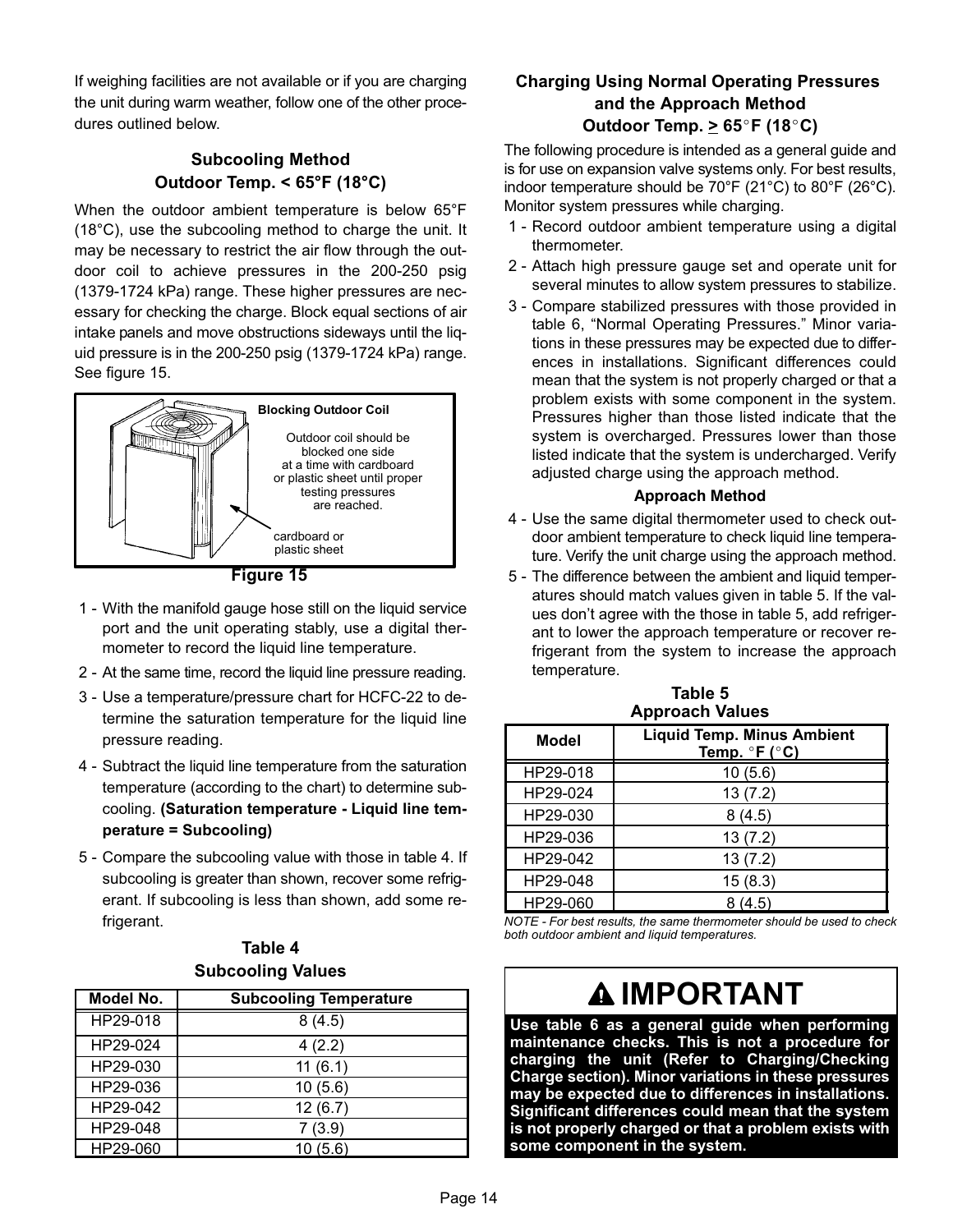| Table |  |
|-------|--|
|-------|--|

<span id="page-14-0"></span>

| <b>Normal Operating Pressures</b> |                                                 |                     |                    |                     |                    |                     |                    |                     |                    |                     |                    |                     |                      |                     |                           |
|-----------------------------------|-------------------------------------------------|---------------------|--------------------|---------------------|--------------------|---------------------|--------------------|---------------------|--------------------|---------------------|--------------------|---------------------|----------------------|---------------------|---------------------------|
| <b>Outdoor</b><br><b>Coil Air</b> |                                                 |                     | HP29-018           |                     | HP29-024           | HP29-030            |                    |                     | HP29-036           |                     | HP29-042           | HP29-048            |                      |                     | HP29-060                  |
| Mode                              | Entering<br>Temp.<br>$\degree$ F ( $\degree$ C) | liq.<br>+10<br>psig | suc.<br>±5<br>psig | lig.<br>+10<br>psig | suc.<br>+5<br>psig | lig.<br>+10<br>psig | suc.<br>±5<br>psig | liq.<br>+10<br>psig | suc.<br>±5<br>psig | lig.<br>±10<br>psig | suc.<br>+5<br>psig | liq.<br>+10<br>psig | suc.<br>$+5$<br>psig | liq.<br>+10<br>psig | suc.<br><u>+5</u><br>psig |
|                                   | 75 (24)                                         | 171                 | 74                 | 182                 | 72                 | 184                 | 71                 | 184                 | 74                 | 180                 |                    | 180                 | 70                   | 183                 | 72                        |
| Cooling                           | 85 (29)                                         | 200                 | 76                 | 210                 | 74                 | 214                 | 72                 | 215                 | $\overline{75}$    | 205                 | 74                 | 210                 | 70                   | 214                 | 73                        |
|                                   | 95(35)                                          | 230                 | 78                 | 241                 | 75                 | 246                 | 74                 | 249                 | 76                 | 245                 | 75                 | 240                 | 71                   | 248                 | 75                        |
|                                   | 105 (41)                                        | 263                 | 81                 | 275                 | 78                 | 282                 | 45                 | 285                 | 76                 | 280                 | 76                 | 280                 | 72                   | 285                 | 77                        |
|                                   | $20( -7)$                                       | 166                 | 33                 | 170                 | 28                 | 186                 | 28                 | 170                 | 27                 | 180                 | 30                 | 175                 | 25                   | 186                 | $\overline{25}$           |
|                                   | $30(-1)$                                        | 177                 | 42                 | 184                 | 36                 | 198                 | 36                 | 180                 | 38                 | 190                 | 40                 | 185                 | 35                   | 200                 | $\overline{32}$           |
| Heating                           | 40(4)                                           | 188                 | 51                 | 194                 | 42                 | 210                 | 43                 | 230                 | 50                 | 195                 | 47                 | 195                 | 43                   | 212                 | 42                        |
|                                   | 50 (10)                                         | 200                 | 61                 | 212                 | 56                 | 218                 | 53                 | 240                 | 55                 | 205                 | 54                 | 206                 | 52                   | 224                 | 50                        |

#### System Operation

### Filter Drier

The unit is equipped with a biflow filter drier. See figure [12](#page-9-0). If replacement is necessary, order another of like design.

### Crankcase Heater

## **AIMPORTANT**

If unit is equipped with crankcase heater, it should be energized 24 hours before unit start−up to prevent compressor damage as a result of slugging.

### Thermostat Operation

Some unit thermostats incorporate isolating contacts and an emergency heat function (which includes an amber indicating light). The thermostat is not included with the unit and must be purchased separately.

#### Emergency Heat Function

An emergency heat function is designed into some room thermostats. This feature is applicable when isolation of the outdoor unit is required, or when auxiliary electric heat is staged by outdoor thermostats. When the room thermostat is placed in the emergency heat position, the outdoor unit control circuit is isolated from power and field-provided relays bypass the outdoor thermostats. An amber indicating light simultaneously comes on to remind the homeowner that he is operating in the emergency heat mode.

Emergency heat is usually used during an outdoor unit

shutdown, but it should also be used following a power outage if power has been off for over an hour and the outdoor temperature is below 50°F (10°C). System should be left in the emergency heat mode at least six hours to allow the crankcase heater sufficient time to prevent compressor slugging.

#### Compressor Start Kit

All units have internal start components and do not require field installation of a compressor start kit.

### Defrost System

The HP29 defrost system includes two components: a defrost thermostat and a defrost control.

#### Defrost Thermostat

The defrost thermostat is located on the liquid line between the check/expansion valve and the distributor. When defrost thermostat senses 42°F (5.5°C) or cooler, the thermostat contacts close and send a signal to the defrost control board to start the defrost timing. It also terminates defrost when the liquid line warms up to 70°F (21°C).

#### Defrost Control

The defrost control board includes the combined functions of a time/temperature defrost control, defrost relay, diagnostic LEDs and terminal strip for field wiring connections. See figure [16.](#page-15-0)

The control provides automatic switching from normal heating operation to defrost mode and back. During compressor cycle (call for defrost), the control accumulates compressor run times at 30, 60, or 90 minute field−adjustable intervals. If the defrost thermostat is closed when the selected compressor run time interval ends, the defrost relay is energized and defrost begins.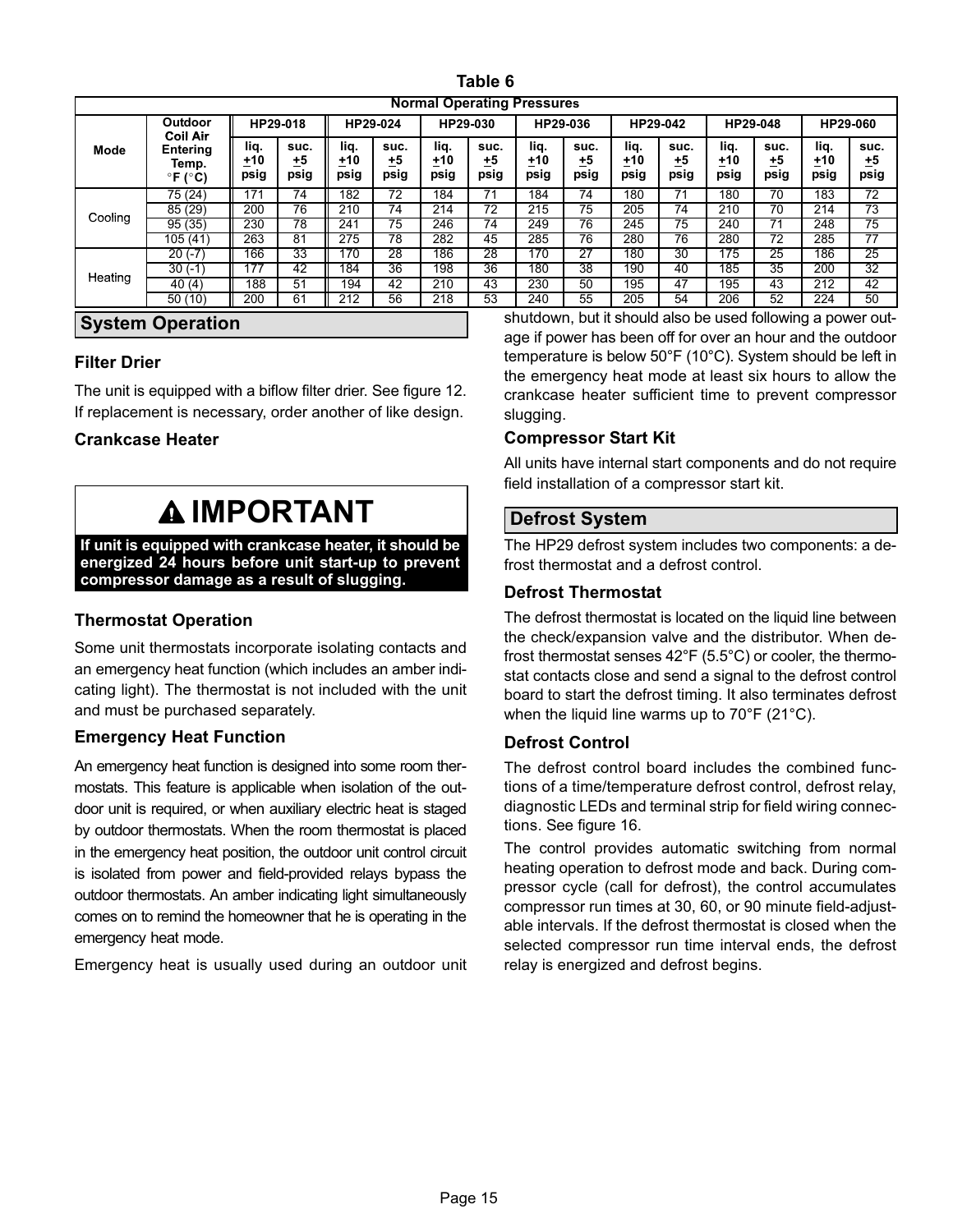<span id="page-15-0"></span>![](_page_15_Figure_0.jpeg)

### Figure 16

### Defrost Control Timing Pins

Each timing pin selection provides a different accumulated compressor run time period during one thermostat run cycle. This time period must occur before a defrost cycle is initiated. The defrost interval can be adjusted to 30 (T1), 60 (T2), or 90 (T3) minutes. See figure 16. The defrost timing jumper is factory−installed to provide a 60−minute defrost interval. If the timing selector jumper is not in place, the control defaults to a 90−minute defrost interval. The maximum defrost period is 14 minutes and cannot be adjusted.

A TEST option is provided for troubleshooting. The TEST mode may be started any time the unit is in the heating mode and the defrost thermostat is closed or jumpered. If the jumper is in the TEST position at power-up, the control will ignore the test pins. When the jumper is placed across the TEST pins for two seconds, the control will enter the defrost mode. If the jumper is removed before an additional 5−second period has elapsed (7 seconds total), the unit will remain in defrost mode until the defrost thermostat opens or 14 minutes have passed. If the jumper is not removed until after the additional 5−second period has elapsed, the defrost will terminate and the test option will not function again until the jumper is removed and re−applied.

#### Pressure Switch Circuit

The defrost control incorporates a pressure switch circuit

that allows the application of an optional high pressure switch. See figure 16. During a demand cycle, the defrost control will lock out the unit if the optional high pressure switch opens. The diagnostic LEDs will display a pattern for an open high pressure switch. See table 7. The unit will remain locked out until the switch resets or is reset.

Remove the factory-installed jumper before connecting the optional high pressure switch to the control board.

NOTE − If not using a pressure switch, the factory-installed jumper wire must be connected.

#### Diagnostic LEDs

The defrost board uses two LEDs for diagnostics. The LEDs flash a specific sequence according to the condition.

Table 7

| TAUIG T                                     |                                  |                                                   |  |  |  |  |  |
|---------------------------------------------|----------------------------------|---------------------------------------------------|--|--|--|--|--|
| <b>Defrost Control Board Diagnostic LED</b> |                                  |                                                   |  |  |  |  |  |
| <b>Mode</b>                                 | LED <sub>1</sub>                 | LED <sub>2</sub>                                  |  |  |  |  |  |
| Normal operation /<br>power to board        | Synchronized<br>Flash with LED 2 | Synchronized<br>Flash with LED 1                  |  |  |  |  |  |
| Board failure or no power                   | Off                              | Off                                               |  |  |  |  |  |
| <b>Board failure</b>                        | On                               | On                                                |  |  |  |  |  |
| High pressure switch open                   | Flash                            | On                                                |  |  |  |  |  |
| Low pressure switch open*                   | On                               | Flash                                             |  |  |  |  |  |
| Pressure switch lockout*                    | On                               | Off                                               |  |  |  |  |  |
| Anti-short-cycle /<br>5-minute delay*       | Alternating Flash<br>with LED 2  | <b>Alternating Flash</b><br>with LED <sup>7</sup> |  |  |  |  |  |

\*Optional units only.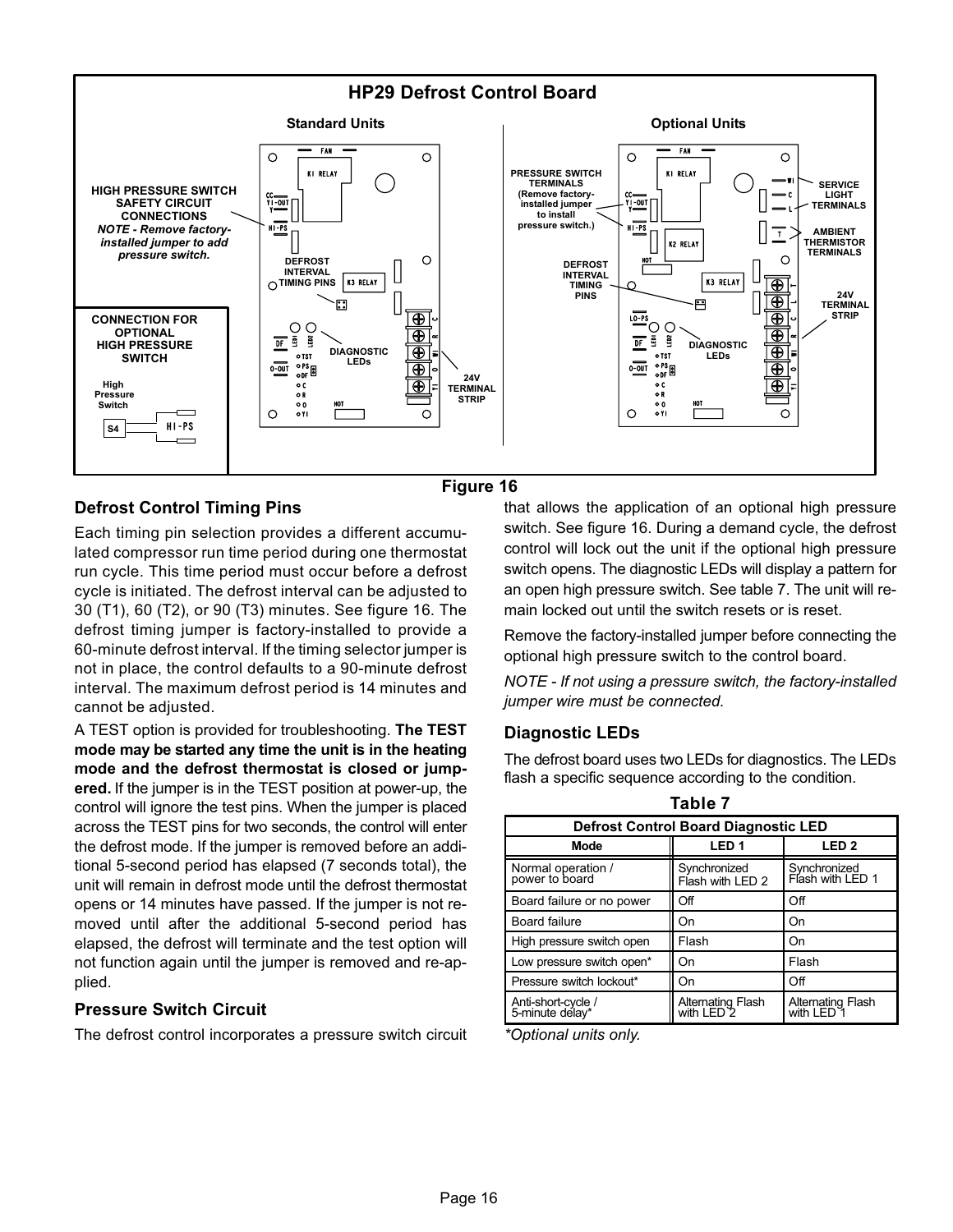### Optional Units

Optional units are equipped with a defrost control which includes a timed−off delay and two pressure switch circuits. A high pressure switch is factory−installed and connected. The board will accommodate an optional low pressure switch or loss of charge switch.

### Time−Delay Relay

The time delay is five minutes long. The delay feature protects the compressor in cased of an interruption in power to the unit. The time delay may be bypassed by placing the temperature select jumper across the TEST pins for 0.5 seconds.

### Pressure Switch Circuit

The defrost control board used in optional units includes a three−strike lock−out feature and LO PS terminals to accommodate the addition of a field−provided low pressure or loss of charge pressure switch. See figure [16.](#page-15-0)

During a single demand cycle, the defrost control will lock out the unit after the third time that the circuit is interrupted by any pressure switch that is wired to the control board. In addition, the diagnostic LEDs will indicate a locked out pressure switch after the third occurrence of an open pressure switch. See table [7.](#page-15-0) The unit will remain locked out until power is broken then remade to the control or until the jumper is applied to the TEST pins for 0.5 seconds.

NOTE − The defrost control board ignores input from the low pressure switch terminals during the TEST mode, during the defrost cycle, during a 90−second start−up period, and for the first 90 seconds each time the reversing valve switches heat/cool modes. If the TEST pins are jumpered and the 5−minute delay is being bypassed, the LO PS terminal signal is not ignored during the 90−second start−up period.

### Ambient Thermistor & Service Light Connection

Optional units include a defrost control board which provides terminal connections for an ambient thermistor and a service light. The thermistor compensates for changes in ambient temperature which might cause thermostat droop. The service light thermostat provides a signal which activates the room thermostat service light during periods of inefficient operation.

### Maintenance

Maintenance and service must be performed by a qualified installer or service agency. At the beginning of each cooling or heating season, the system should be checked as follows:

## **AWARNING**

Electric shock hazard. Can cause injury or death. Before attempting to perform any service or maintenance, turn the electrical power to unit OFF at disconnect switch(es). Unit may have multiple power supplies.

### Outdoor Unit

- 1 − Clean and inspect outdoor coil (may be flushed with a water hose). Ensure power is off before cleaning.
- 2 − Outdoor unit fan motor is prelubricated and sealed. No further lubrication is needed.
- 3 − Visually inspect all connecting lines, joints, and coils for evidence of oil leaks.
- 4 − Check all wiring for loose connections.
- 5 − Check for correct voltage at unit (unit operating).
- 6 − Check amp draw on outdoor fan motor. Unit nameplate The Actual
- 7 Inspect drain holes in coil compartment base and clean if necessary.

NOTE - If insufficient heating or cooling occurs, the unit should be gauged and refrigerant charge should be checked.

### Indoor Coil

- 1 − Clean coil if necessary.
- 2 − Check connecting lines, joints and coil for evidence of oil leaks.
- 3 − Check condensate line and clean if necessary.

#### Indoor Unit

- 1 Clean or change filters.
- 2 Lennox blower motors are prelubricated and permanently sealed. No more lubrication is needed.
- 3 − Adjust blower speed for cooling. Measure the pressure drop over the coil to determine the correct blower CFM. Refer to the unit information service manual for pressure drop tables and procedure.
- 4 − Belt Drive Blowers − Check belt for wear and proper tension.
- 5 Check all wiring for loose connections.
- 6 − Check for correct voltage at unit. (blower operating)
- 7 − Check amp draw on blower motor. Motor nameplate\_\_\_\_\_\_\_\_\_\_\_\_\_\_\_\_\_\_\_\_\_Actual\_

### Optional Accessories

Refer to the Engineering Handbook for optional accessories that may apply to this unit. The following may or may not apply:

- Loss of Charge Kit
- High Pressure Switch Kit
- Compressor Monitor
- Compressor Crankcase Heater
- Hail Guards
- Mounting Bases
- Timed Off Control
- Stand−off Kit
- Sound Cover
- Low Ambient Kit
- Monitor Kit